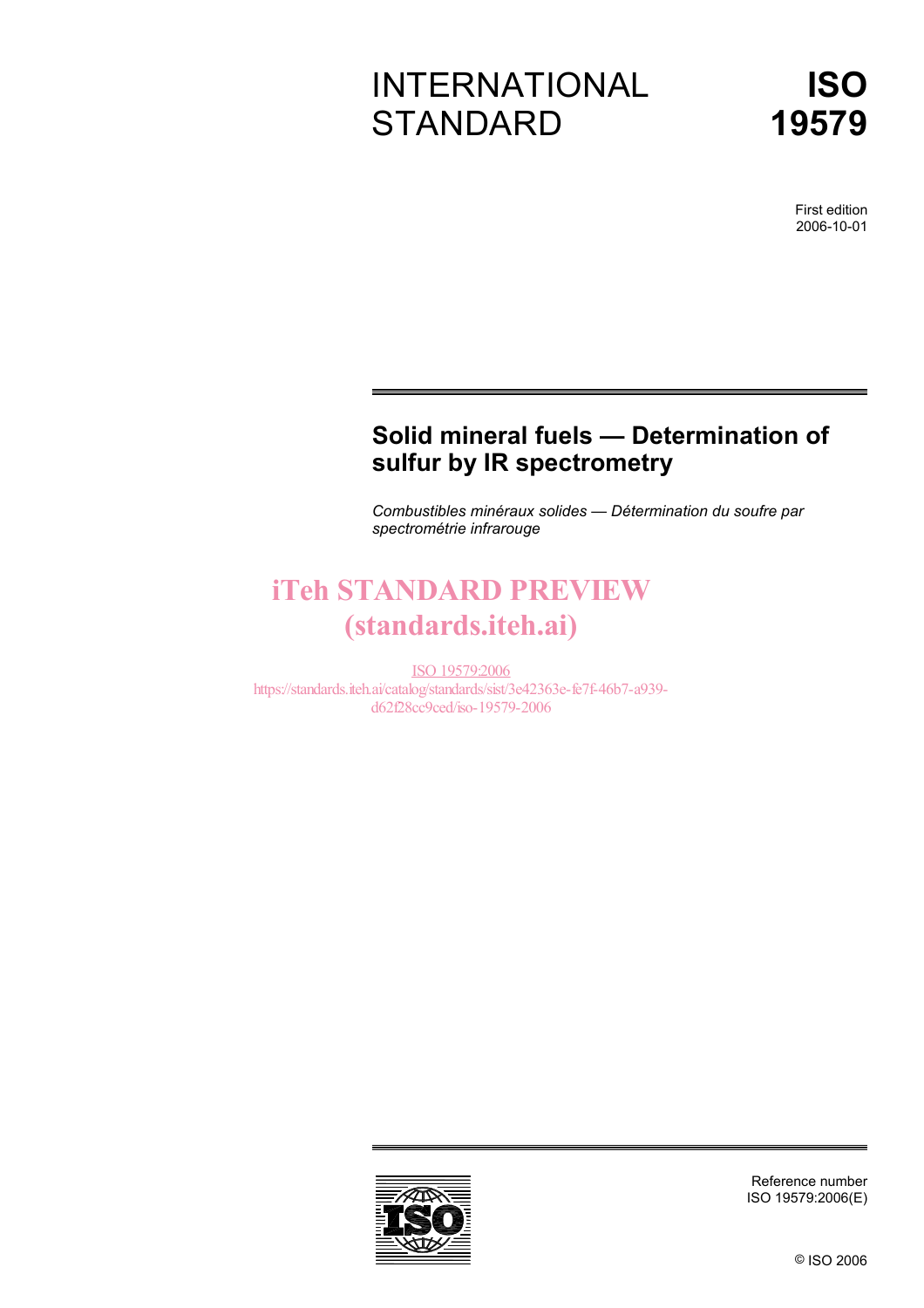#### **PDF disclaimer**

This PDF file may contain embedded typefaces. In accordance with Adobe's licensing policy, this file may be printed or viewed but shall not be edited unless the typefaces which are embedded are licensed to and installed on the computer performing the editing. In downloading this file, parties accept therein the responsibility of not infringing Adobe's licensing policy. The ISO Central Secretariat accepts no liability in this area.

Adobe is a trademark of Adobe Systems Incorporated.

Details of the software products used to create this PDF file can be found in the General Info relative to the file; the PDF-creation parameters were optimized for printing. Every care has been taken to ensure that the file is suitable for use by ISO member bodies. In the unlikely event that a problem relating to it is found, please inform the Central Secretariat at the address given below.

# iTeh STANDARD PREVIEW (standards.iteh.ai)

ISO 19579:2006 https://standards.iteh.ai/catalog/standards/sist/3e42363e-fe7f-46b7-a939 d62f28cc9ced/iso-19579-2006

© ISO 2006

All rights reserved. Unless otherwise specified, no part of this publication may be reproduced or utilized in any form or by any means, electronic or mechanical, including photocopying and microfilm, without permission in writing from either ISO at the address below or ISO's member body in the country of the requester.

ISO copyright office Case postale 56 • CH-1211 Geneva 20 Tel. + 41 22 749 01 11 Fax + 41 22 749 09 47 E-mail copyright@iso.org Web www.iso.org

Published in Switzerland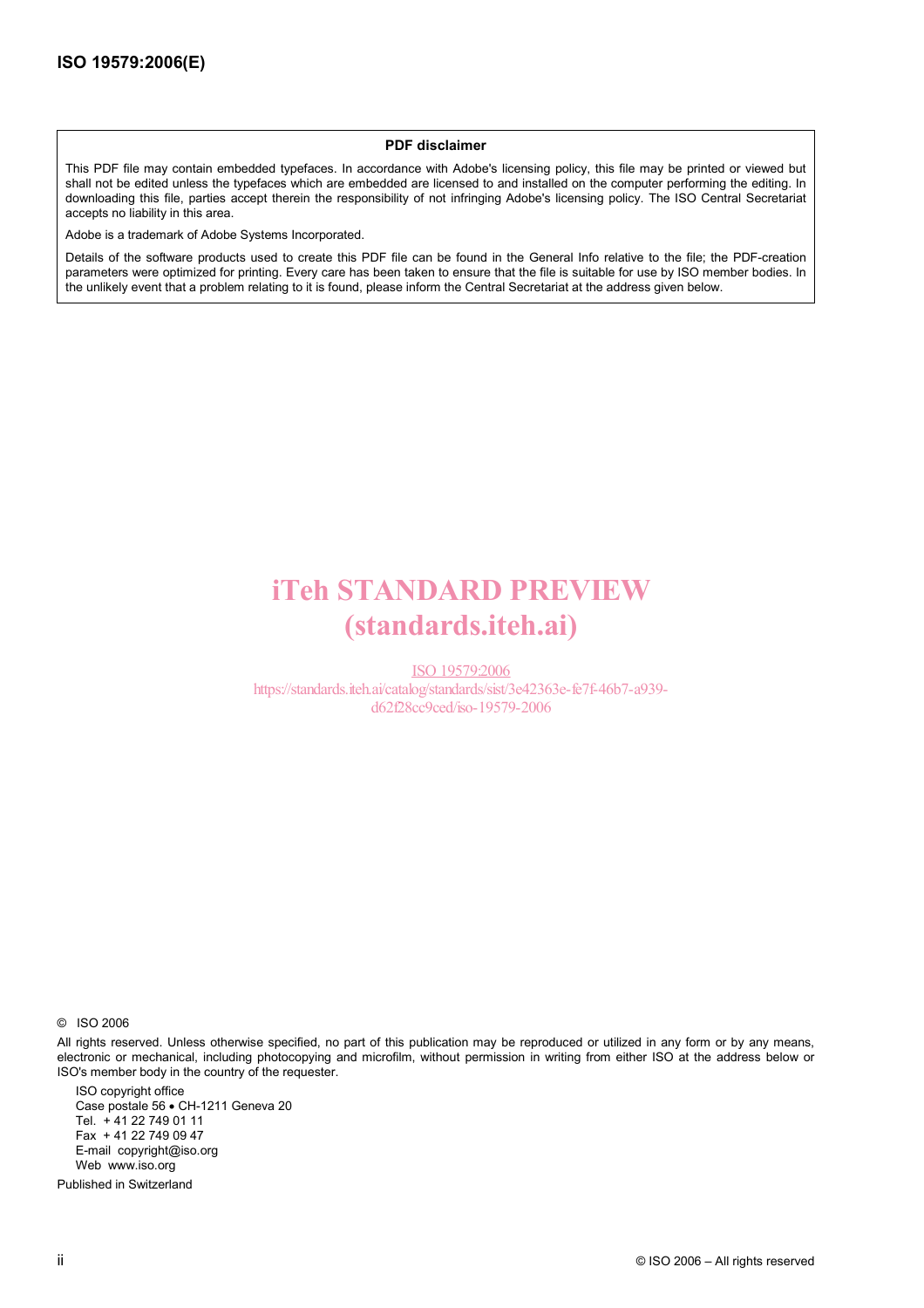## **Contents**

| 1              |                                             |  |
|----------------|---------------------------------------------|--|
| $\overline{2}$ |                                             |  |
| 3              |                                             |  |
| 4              |                                             |  |
| 5              |                                             |  |
| 6              |                                             |  |
| $\overline{7}$ |                                             |  |
| 8              |                                             |  |
| 9              |                                             |  |
| 10             |                                             |  |
| 11             | Test report <i>iTeh STANDARD PREVIEW</i> 44 |  |
|                | <i>(standards.iteh.ai)</i>                  |  |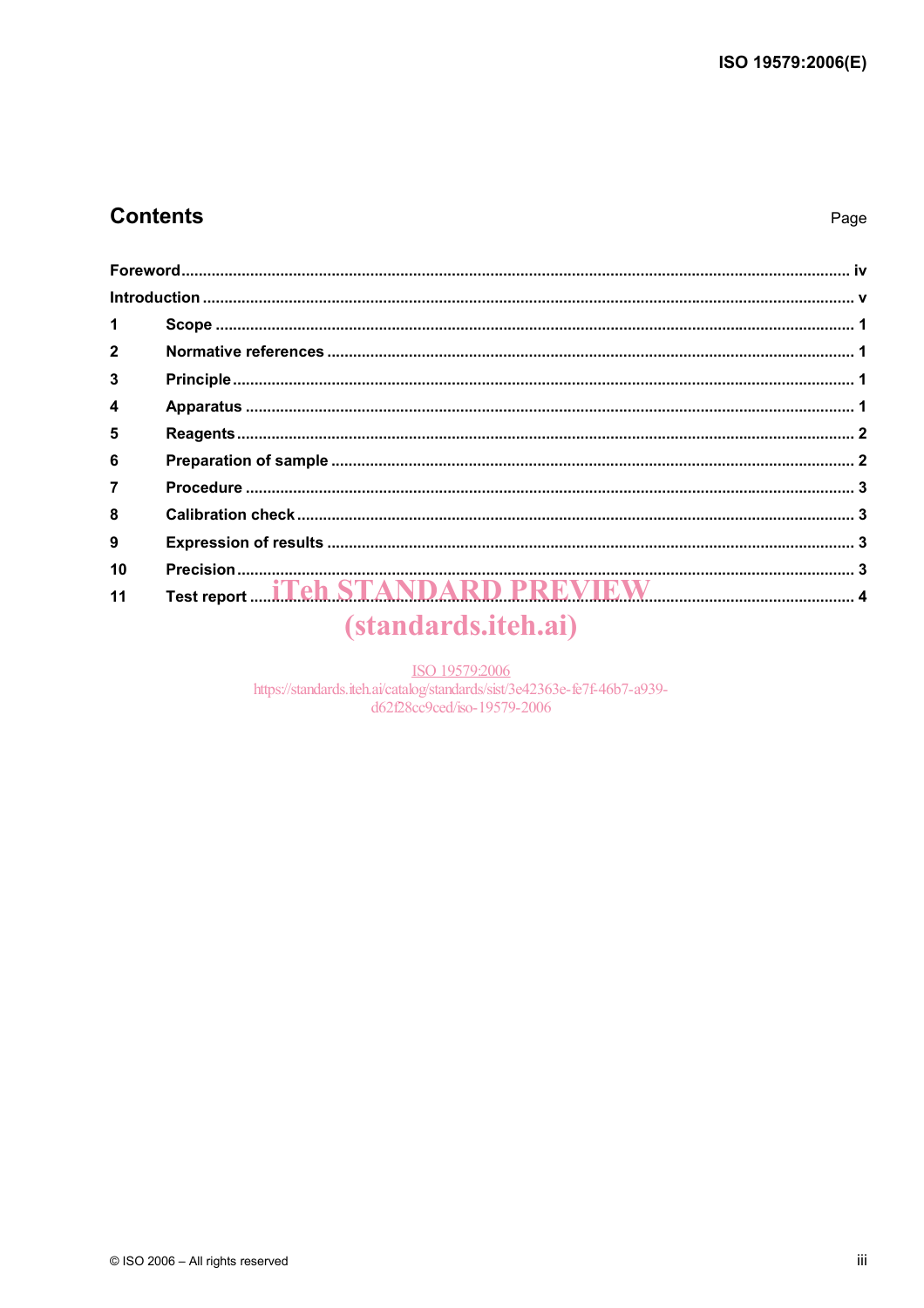## **Foreword**

ISO (the International Organization for Standardization) is a worldwide federation of national standards bodies (ISO member bodies). The work of preparing International Standards is normally carried out through ISO technical committees. Each member body interested in a subject for which a technical committee has been established has the right to be represented on that committee. International organizations, governmental and non-governmental, in liaison with ISO, also take part in the work. ISO collaborates closely with the International Electrotechnical Commission (IEC) on all matters of electrotechnical standardization.

International Standards are drafted in accordance with the rules given in the ISO/IEC Directives, Part 2.

The main task of technical committees is to prepare International Standards. Draft International Standards adopted by the technical committees are circulated to the member bodies for voting. Publication as an International Standard requires approval by at least 75 % of the member bodies casting a vote.

Attention is drawn to the possibility that some of the elements of this document may be the subject of patent rights. ISO shall not be held responsible for identifying any or all such patent rights.

ISO 19579 was prepared by Technical Committee ISO/TC 27, *Solid mineral fuels*, Subcommittee SC 5, *Methods of analysis*.

## iTeh STANDARD PREVIEW (standards.iteh.ai)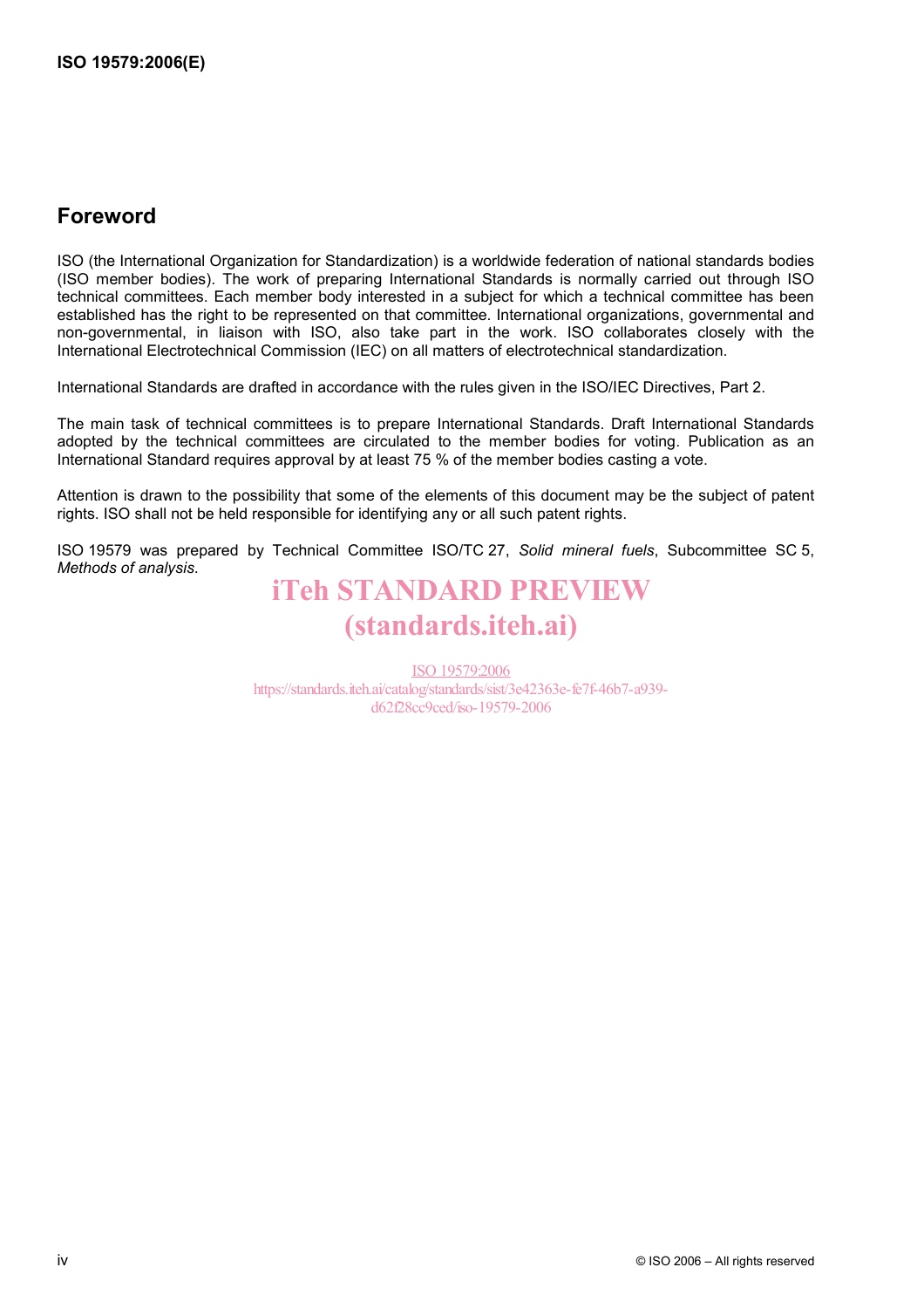### **Introduction**

Sulfur is normally present in coal in three forms; inorganic sulfides such as pyrite (FeS<sub>2</sub>), inorganic sulfates associated with the mineral matter and organic sulfur in the carbonaceous substance.

This International Standard describes a high-temperature combustion/infrared absorption method of analysis, which is used to determine the total sulfur content of coal.

# iTeh STANDARD PREVIEW (standards.iteh.ai)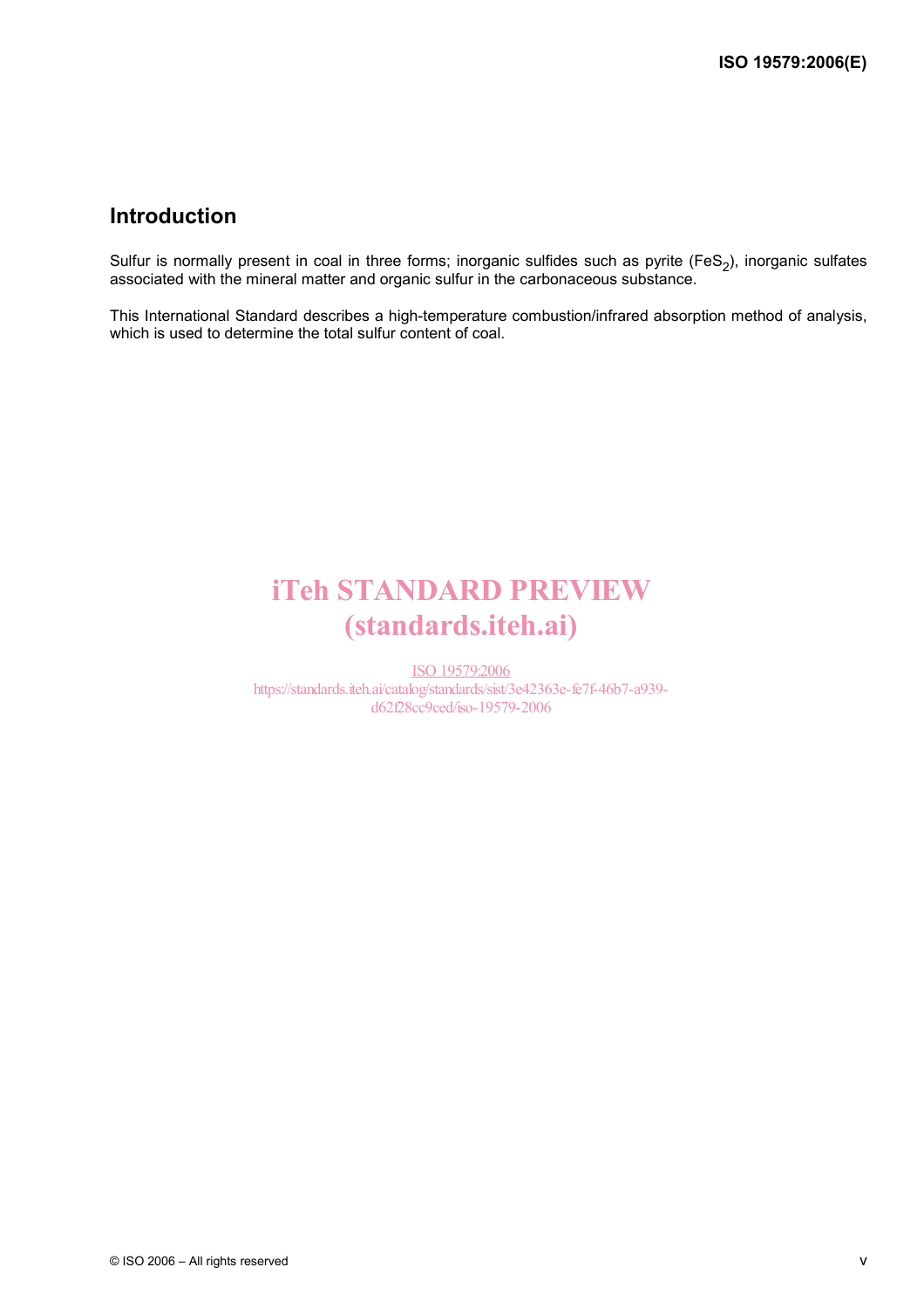# iTeh STANDARD PREVIEW (standards.iteh.ai)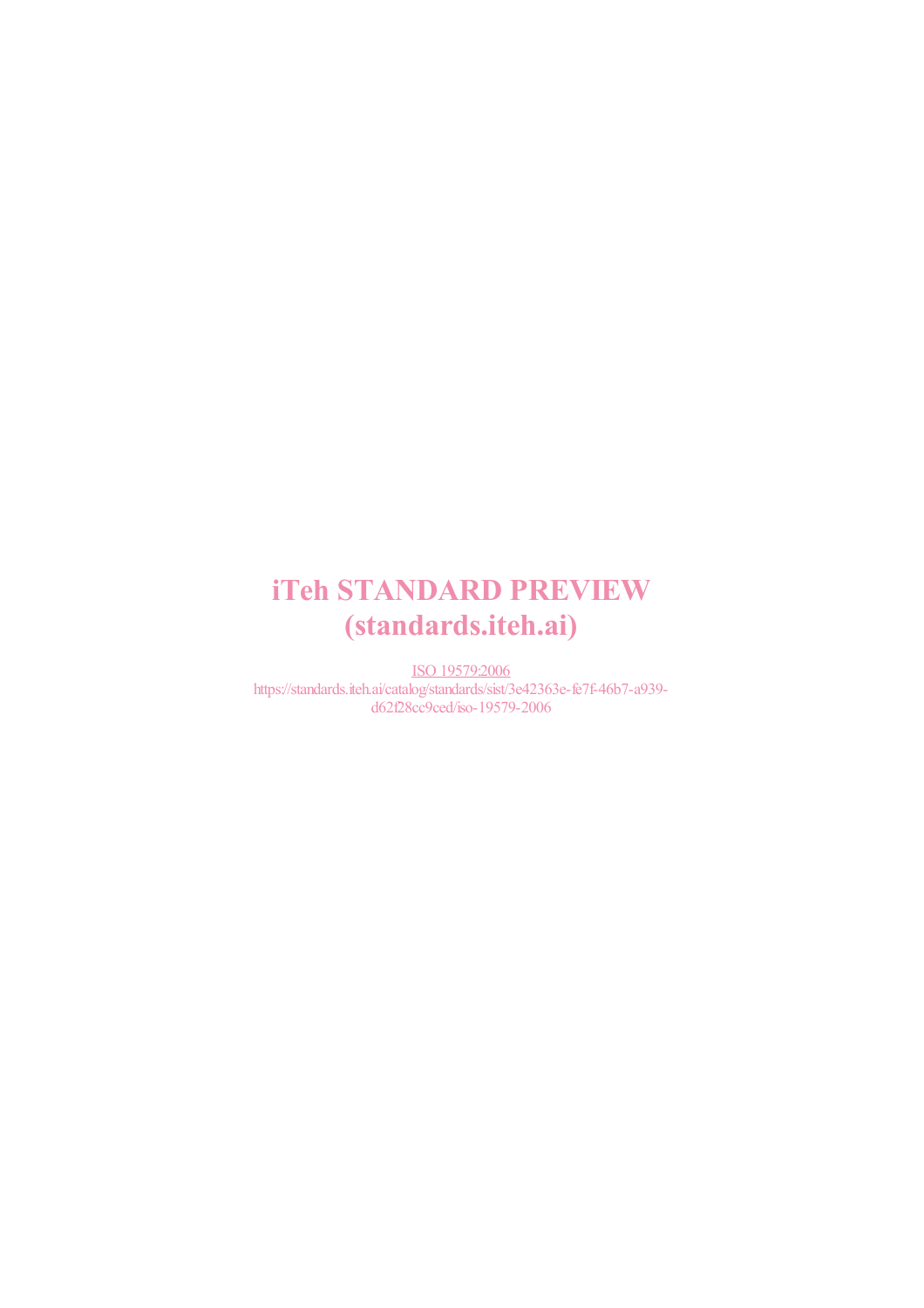## **Solid mineral fuels — Determination of sulfur by IR spectrometry**

### **1 Scope**

This International Standard specifies an alternative method of determining the total sulfur content of hard coal, brown coal, and lignite by high-temperature combustion and infrared (IR) absorption using commercially available instruments.

This method has been shown to be applicable to coal samples having an ash yield of less than 40 %.

### **2 Normative references**

The following referenced documents are indispensable for the application of this document. For dated references, only the edition cited applies. For undated references, the latest edition of the referenced document (including any amendments) applies. For undated Telefences, the Jaces<br>document (including any amendments) applies  $\overrightarrow{ARDPREVEN}$ 

ISO 334, *Solid mineral fuels — Determination of total sulfur — Eschka method* 

ISO 351, *Solid mineral fuels — Determinatio<u>n of total sulf</u>ur — High temperature combustion method* https://standards.iteh.ai/catalog/standards/sist/3e42363e-fe7f-46b7-a939-<br>ISO 687, *Solid mineral fuels* — Coke <sub>The</sub> Determination of moisture in the general analysis test sample

d62f28cc9ced/iso-1*93-1*9-2/800

ISO 5068-2, *Brown coals and lignites — Determination of moisture content — Part 2: Indirect gravimetric method for moisture in the analysis sample* 

ISO 11722, *Solid mineral fuels — Hard coal — Determination of moisture in the general analysis test sample by drying in nitrogen*

### **3 Principle**

The coal sample is combusted at 1 350 °C in a stream of oxygen. Particulates and water vapour are removed from the gas stream by traps of glass wool and magnesium perchlorate. The gas stream then passes through a cell in which the sulfur dioxide is measured by an infrared absorption detector, connected to a microprocessor. The instrument is calibrated with standard reference materials. The percentage of sulfur in the sample is calculated from this prior calibration by the microprocessor.

#### **4 Apparatus**

- **4.1 Instrument**, commercially available, consisting of the following:
- a) resistance furnace, capable of maintaining a temperature of approximately 1 350 °C in the combustion zone;
- b) combustion tube, of ceramic material, to contain the sample and combustion gases;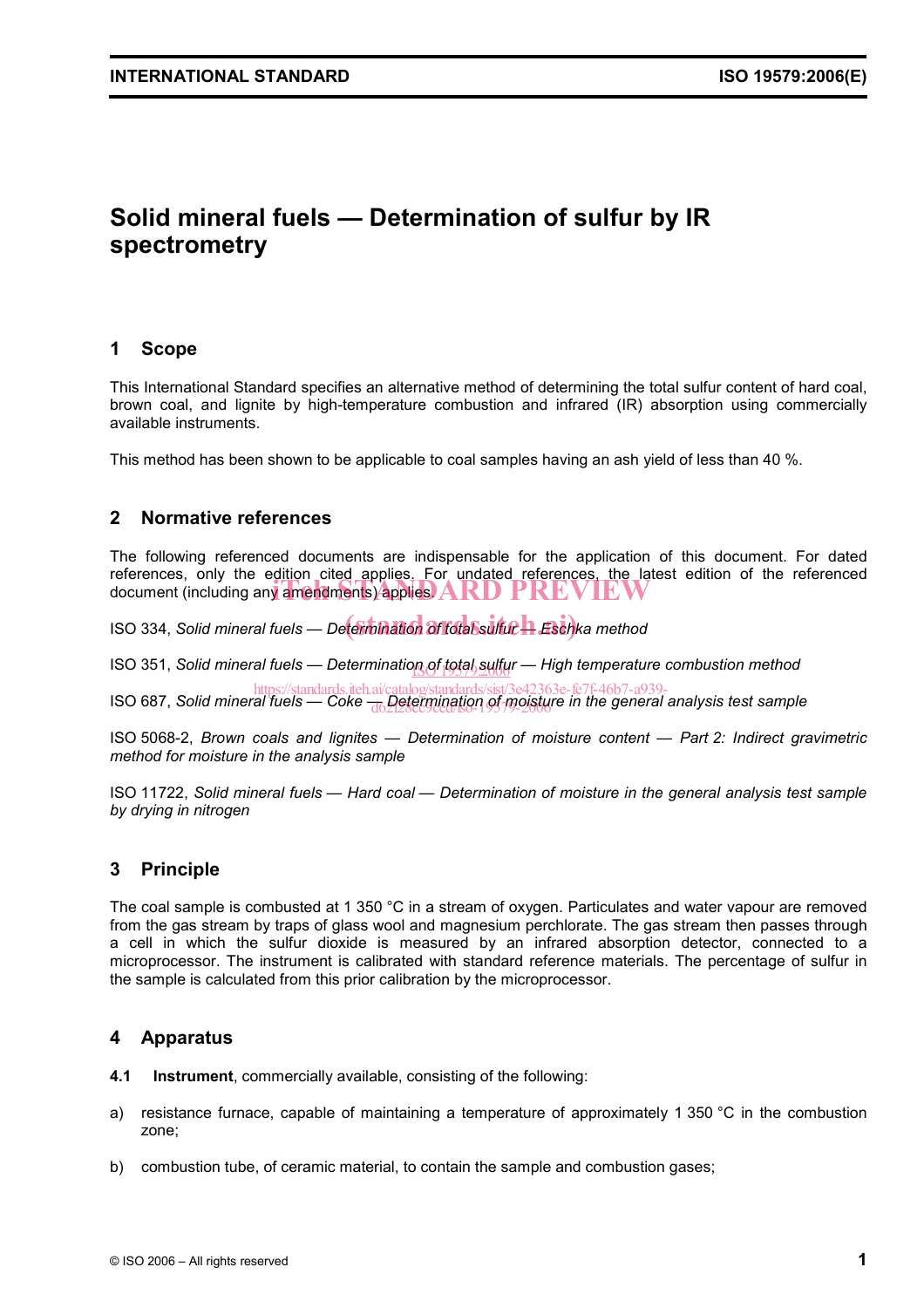- c) combustion boats, of ceramic material, into which the sample is weighed and then combusted;
- d) combustion gas-purification train, through which the combustion gases pass from the combustion tube to the detector (the train consists of a glass wool filter and a trap containing anhydrous magnesium perchlorate);
- e) detector/microprocessor, a non-dispersion infrared measurement system.
- **4.2 Balance**, capable of weighing to 1 mg.

#### **5 Reagents**

- **5.1 Magnesium perchlorate**, anhydrous granular.
- **5.2 Oxygen**, compressed industrial grade, 99,5 % by volume.

#### **5.3 Glass wool**.

#### **5.4 Reference coals or cokes**.

Certified reference materials (CRMs) are coal or coke samples of known sulfur concentration analysed in accordance with ISO 334 or ISO 351. The reference materials shall be traceable to an internationally recognized certifying organization.

NOTE 1 Calibration with coals or cokes that are similar in composition to the analysis samples is necessary. It has been noted that some coals containing high levels of carbonates and some low-rank coals containing high levels of been noted that some coals containing high levels of carbonates and some low-rank coals containing high levels of<br>carboxylic salts of calcium can require longer combustion/integration times, as the release of sulfur dioxid during combustion.

If coal or coke samples (other than CRMs) are used for calibrations, then it is one cessary to verify the  $\frac{1}{2}$ calibration. This is done by analysing an appropriate CRM after calibration. If the results of the analysis of the<br>CDM de not agree with the accident why of the continues of the control of the control of the accelibrated t CRM do not agree with the certified value of the sulfur content, the instrument should be recalibrated. **ISO 10570:200** 

NOTE 2 Reference materials including CRMs can contain moisture and are usually certified on a dry basis. It is necessary to determine the moisture content in accordance with ISO 11722, ISO 687 and ISO 5068-2 as appropriate. This moisture is used to calculate the dry-basis sulfur value to an "as analysed" value,  $w_{S,aa}$ , expressed in percent, as given in Equation (1):

$$
w_{\rm S,aa} = w_{\rm S,d,ac} \times (100 - w_{\rm H_2O})/100 \tag{1}
$$

#### where

 $w_{\rm S.d.ac}$  is the dry-basis sulfur content, expressed in mass percent;

 $w_{H<sub>2</sub>O}$  is the moisture content, expressed in mass percent.

### **6 Preparation of sample**

The coal or coke used for the determination of total sulfur content is the analysis sample ground to pass a sieve of 212 um aperture.

Expose the sample in a thin layer for the minimum time required for the moisture content to reach approximate equilibrium with the laboratory atmosphere. Before commencing the determination, mix the air-dried sample.

After weighing the test portion (see Clause 7), determine the moisture content using a further portion of the test sample by the method described in ISO 11722, ISO 687 or ISO 5068-2, as appropriate.